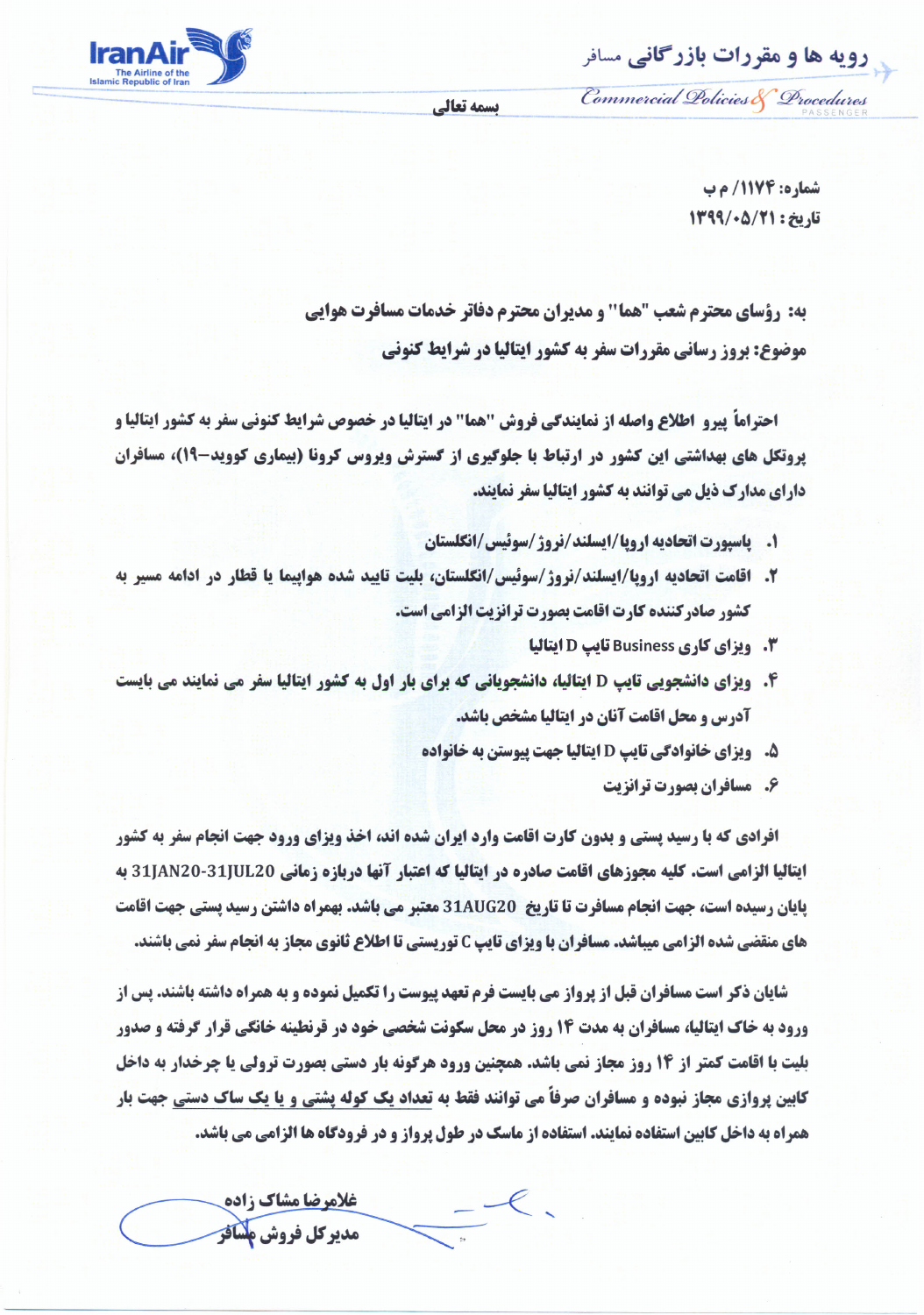## **SELF-DECLARATION FORM JUSTIFYING TRAVEL IN ITALY OF PERSONS ARRIVING FROM ABROAD (for presentation to the public transport carrier)**

|                                                                                                                                                                                                                               | born on <i>(date of birth)</i> |
|-------------------------------------------------------------------------------------------------------------------------------------------------------------------------------------------------------------------------------|--------------------------------|
| $\angle$ / / $\angle$ in (place of birth) (2000) (2000), nationality (300)                                                                                                                                                    |                                |
| resident in (commune and province) (i.e., (address) (and its support of the community of the community of the community of the community of the community of the community of the community of the community of the community |                                |
| being aware of the criminal liability for misrepresentation and the counterfeiting or use of counterfeited official                                                                                                           |                                |
| documents, besides the penalties provided in article 4 of Decree Law 19/2020 as well as the sanctions provided in                                                                                                             |                                |
| article 2 of Decree-Law 33/2020; hereby                                                                                                                                                                                       |                                |

## **DECLARES UNDER HIS/HER OWN RESPONSIBILITY THAT**

- 1) he/she is aware of the measures for containing the spread of Covid-19 in force in Italy and, in particular, of the requirements laid down in the **decree of the President of the Council of Ministers of 17 May 2020**;
- 2) **he/she is not subject to quarantine measures and has not tested positive to Covid-19**;
- 3) he/she has entered Italy **from the following foreign location** by the following **means of transport** (if a private vehicle, specify the type and registration of vehicle; if a public means of transport, specify the flight number / rail or bus service number / ferry route):

\_\_\_\_\_\_\_\_\_\_\_\_\_\_\_\_\_\_\_\_\_\_\_\_\_\_\_\_\_\_\_\_\_\_\_\_\_\_\_\_\_\_\_\_\_\_\_\_\_\_\_\_\_\_\_\_\_\_\_\_\_\_\_\_\_\_\_\_\_\_\_\_\_\_\_\_\_\_\_\_\_\_\_\_\_\_

- 4) over the last 14-day period they stayed / transited in the following Countries and territories:
- 5) the undersigned fulfils one of the following conditions or requirements (specify which):
	- A) crew of the means of transport;
	- B) travel staff member;
	- C) citizens and residents of the European Union, the Member States to the Schengen Area, Andorra, the Principality of Monaco, the Republic of San Marino, the Vatican City State and the United Kingdom of Great Britain and Northern Ireland entering Italy for proven work reasons;
	- D) health personnel entering Italy to practise their professional qualifications, also on a temporary basis, as referred to in Article 13 of Decree-Law No. 18 of 17 March 2020;
	- E) cross-border workers entering and leaving the country for proven work reasons and who then return to their place of residence, home or dwelling;
	- F) personnel of companies with their registered office, or a sub-office, in Italy, for travel abroad for proven work reasons, for no more than 120 hours;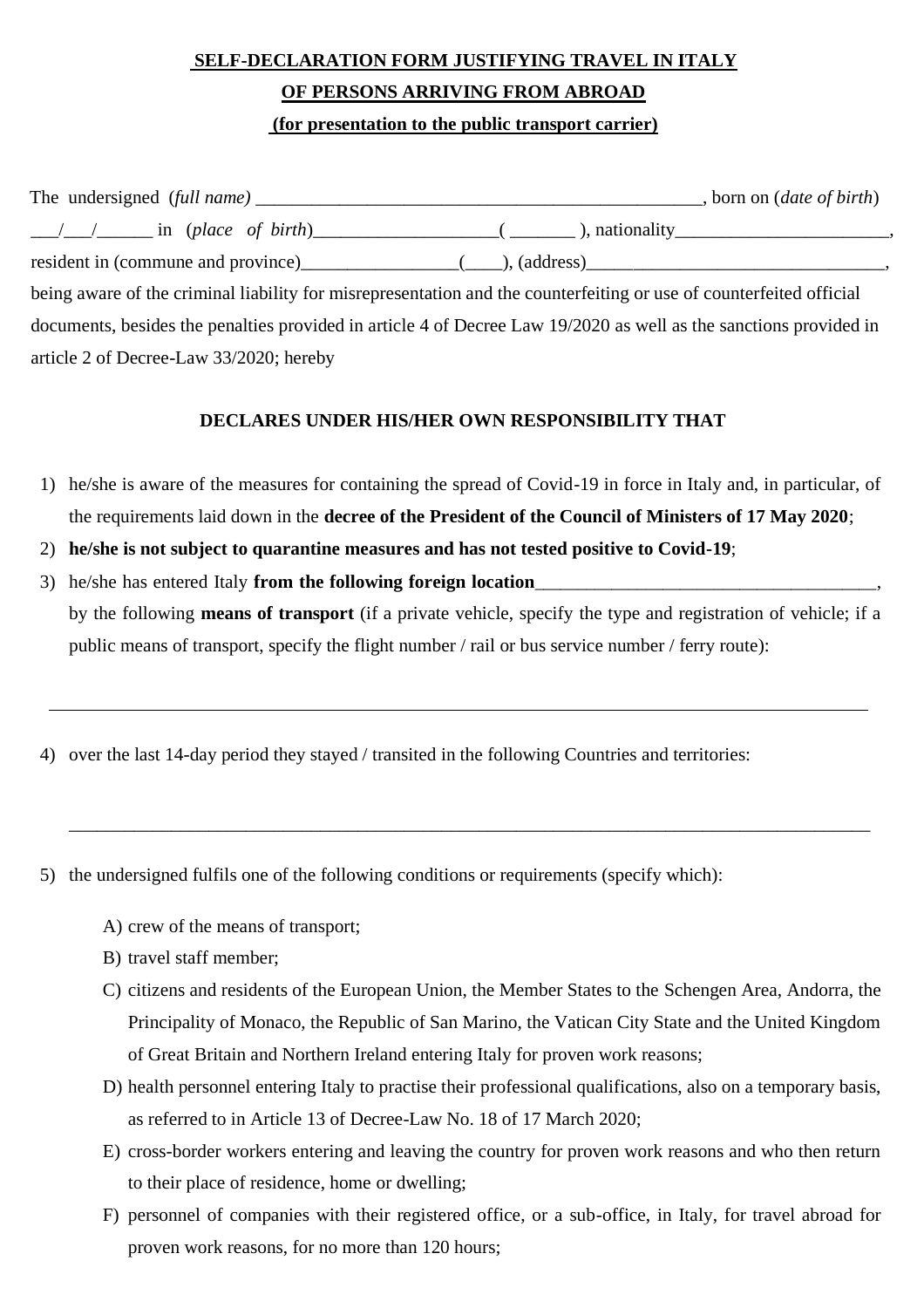- G) officials and servants of any description of the European Union or international organisations, diplomatic agents, administrative and technical personnel of diplomatic missions, consular officials and employees, military personnel in the performance of their duties;
- H) pupils and students attending a study programme in a Country other than their Country of residence, home or dwelling, to which they return on a daily basis or at least once a week;
- I) remaining in Italy for reasons of work, health or absolute necessity, for no more than 120 hours; J) Transit through Italy on your way back to the country in which you live (with the permission to stay for no more than 36 hours);

K) travelling from or to an EU or Schengen Member State, the United Kingdom of Great Britain and Northern Ireland, Andorra, the Principality of Monaco, the Republic of San Marino, the Vatican City State, and did not stay in any other Country in the 14 days prior to travelling to Italy; **L) none of the above.** 

## **If letter L) applies, compile the following:**

## 6) **any of the following conditions apply to the declarant:**

- A. he / she is a citizen of an EU Member State / Schengen Member State/ United Kingdom / Andorra / Monaco / San Marino / Vatican;
- B. he / she is resident in an EU Member State / Schengen Member State / United Kingdom / Andorra / Monaco / San Marino / Vatican;
- C. he/she is the spouse or civil/cohabiting partner of a citizen of an EU Member State / Schengen Member State / United Kingdom / Andorra / Monaco / San Marino / Vatican;
- D. he/she is a lineal relative of any of the persons referred to in A), B) or C) above and is aged less than 21 years;
- E. he / she is a lineal relative of and dependent on any of the persons referred to in A), B) or C) above;
- F. he / she is a household member dependent on or cohabiting with any of the persons referred to in A, B) or C) above;
- G. he/she is resident in any of the following Countries: Algeria, Australia, Canada, Georgia, Japan, Montenegro, Morocco, New Zealand, Rwanda, Serbia, Republic of Korea, Thailand, Tunisia, Uruguay;
- H. he/she is travelling **for essential work, study, urgent or health reasons or to return home** (**please specify your essential reasons for travelling, in a clear and verifiable manner**):